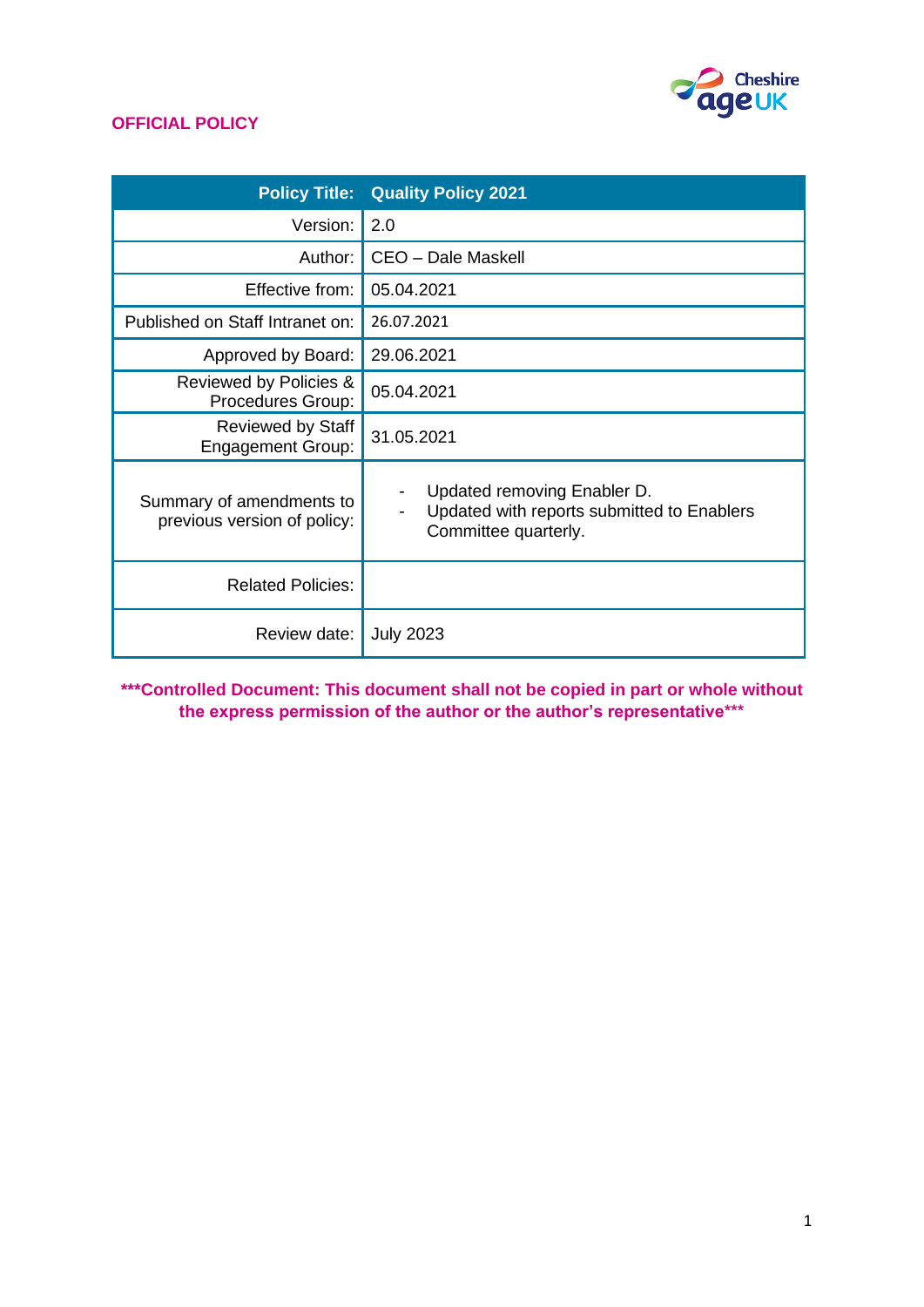

# <span id="page-1-0"></span>**Contents**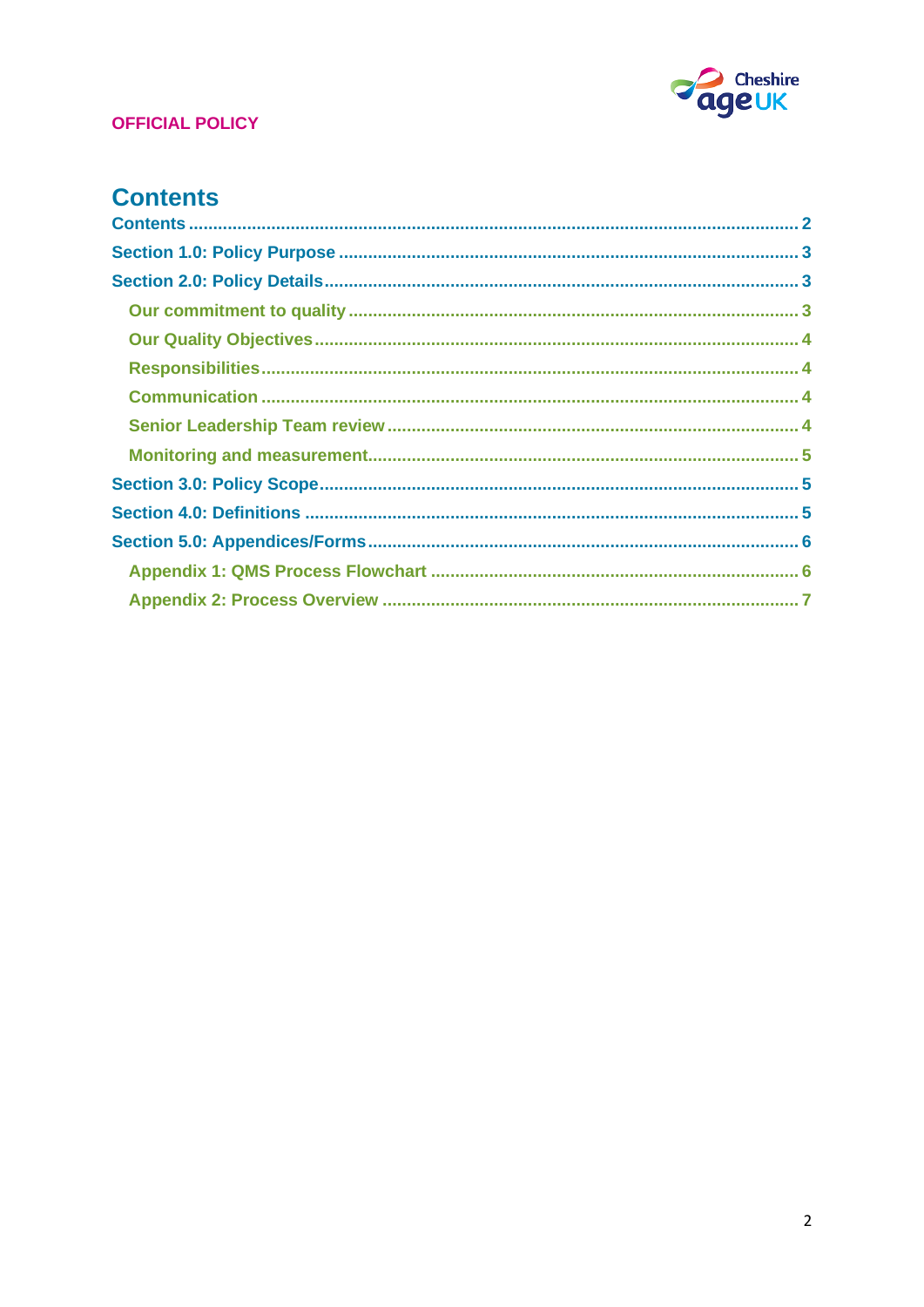

# <span id="page-2-0"></span>**OFFICIAL POLICY Section 1.0: Policy Purpose**

Age UK Cheshire is a local social enterprise and charity that is dedicated to later life. We coproduce excellent services, make opportunities, connect people meaningfully and influence positive change. Because of our work, people love later life in Cheshire.

Our Quality Policy is a statement made by the Trustee Board and SLT which expresses our commitment to continually improve how we contribute to people loving later life in Cheshire.

# <span id="page-2-1"></span>**Section 2.0: Policy Details**

## <span id="page-2-2"></span>**Our commitment to quality**

This policy demonstrates our commitment to delivering good service reliability and process controls which means quality service for all those who access our services and activities.

The implementation of all external quality marks will be coordinated by the Chief Executive, Senior Leadership Team and Office Manager. In addition, all those concerned with providing a quality service will be involved in assessing how the organisation and services are meeting quality standards.

Age UK Cheshire is committed to quality and meeting the Age UK Quality Standards, consisting of the 'Charity Quality Standards' (CQS) and the 'Good Age UK Standard' for local Age UKs in England.

Through these Standards, our quality commitment is to:

- *1. Support people in later life to feel connected.*
- *2. Support people in later life to be independent, active and experience good physical and mental health.*
- *3. Support people in later life to be engaged in issues that affect them and their communities.*
- *4. Support people in later life to be well-informed and have opportunities to learn and be creative.*
- *5. Support people to have opportunities to give their time and skills to support loving later life.*

### Enabled by

- A. *Listening to, valuing, working with, supporting and co-producing with people in later life, our staff and volunteers.*
- B. *Valuing our volunteers and staff.*
- C. *Supporting continuous improvement and high-quality standards.*
- E. *Telling people about what we do with confidence and pride, inspiring them to support our work.*
- F. *Raising funds for activities, services and for influencing work.*

We will seek continual improvement in all of these areas.

The requirements of our Quality Management System are integral to the organisation and aligned to our strategic plan and organisational risk assessment, which are reviewed at least annually to ensure that our Quality Management System is appropriately updated. The QMS is audited monthly and reviewed quarterly.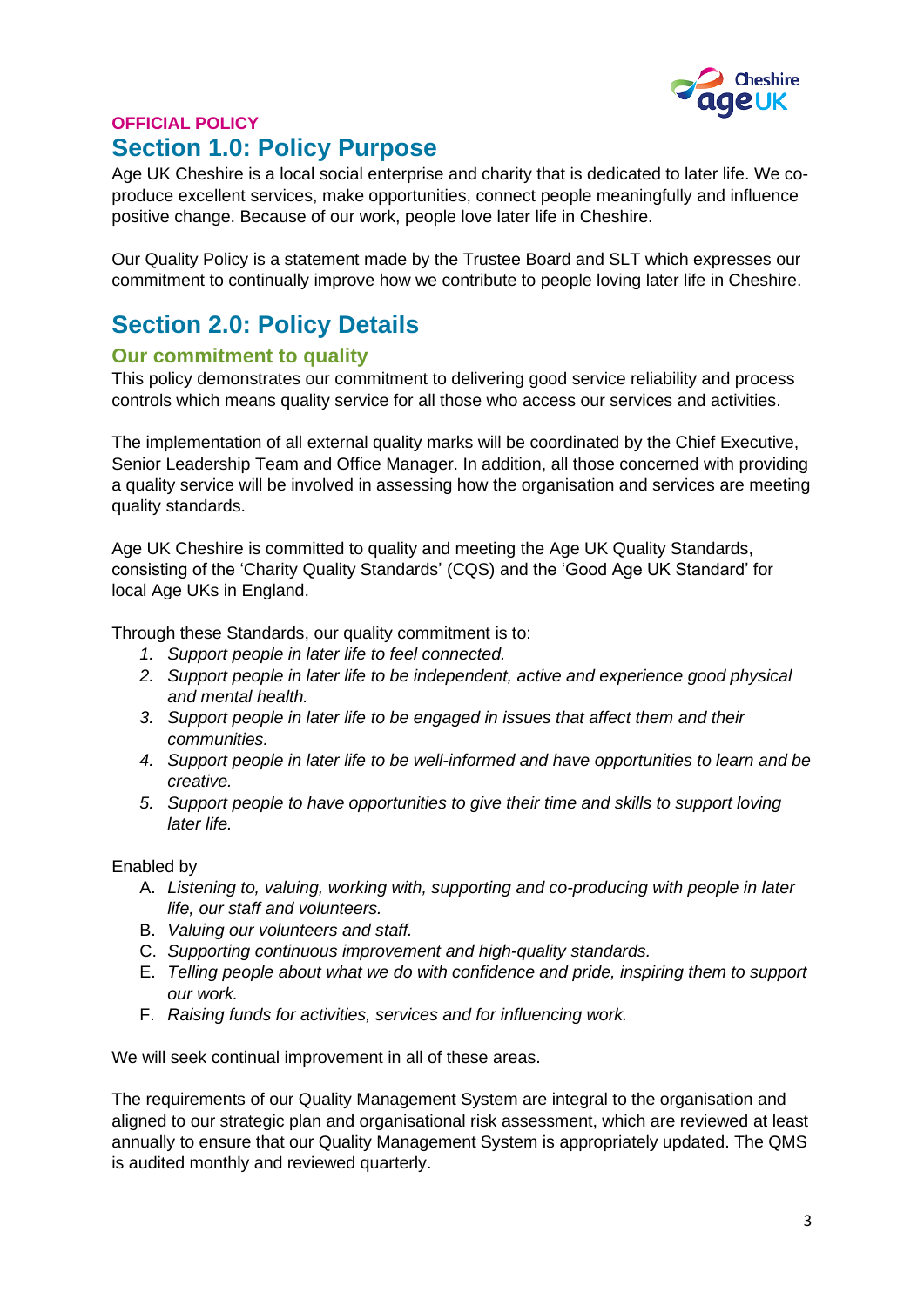

Through meeting the requirements of the Age UK Quality Standards and ISO 9001:2015, Age UK Cheshire will demonstrate its commitment to consistently meeting customer requirements - ensuring legal and regulatory compliance and enhancing customer satisfaction. The Age UK Quality Standards and requirements of ISO 9001:2015 also set the framework for our quality objectives and the continuous improvement of our Quality Management System (QMS).

### <span id="page-3-0"></span>**Our Quality Objectives**

The quality objectives and priorities of Age UK Cheshire are defined in relation to the achievement of our strategic plan, meeting the needs of our interested parties and our process for managing risks and opportunities.

Continual improvement will be sought in all areas of the Quality Management System and the services provided.

#### <span id="page-3-1"></span>**Responsibilities**

Leadership responsibility for our Quality Management System sits with the trustees and Senior Leadership Team (SLT) of Age UK Cheshire. As part of their leadership responsibilities, the trustees and SLT are committed to the development and implementation of the QMS and continually improving its effectiveness through ensuring that:

- all the organisation's legal obligations are met seeking professional and other advice when required.
- adequate resource and support is provided for the effective implementation and continual improvement of the QMS.
- this policy and related procedures are communicated throughout the organisation,
- all personnel (including sub-contractors) are familiar with the importance of meeting the requirements of the Age UK Quality Standards and ISO 9001:2015, and understand the implications for their role and responsibilities, including what will happen if the quality requirements are not met.

It is the responsibility of all personnel to implement the requirements of the Age UK Quality Standards and ISO 9001 to ensure consistency of quality throughout all our operations.

### <span id="page-3-2"></span>**Communication**

Trustees and SLT are responsible for communicating our quality policy with all staff, volunteers, and external providers to ensure that all our quality expectations are known and understood. This policy will be made available to any person or organisation involved in the delivery of our activities. Any specific quality requirements relating to how a process, product or service should be delivered will be outlined in any contracts or agreements in place for that activity. SLT will review on an annual basis the list of parties that need to be informed and aware of our quality policy and quality requirements.

#### <span id="page-3-3"></span>**Senior Leadership Team review**

SLT shall review the organisation's QMS, at least every twelve months to ensure its continuing suitability, adequacy, and effectiveness. This review shall include assessing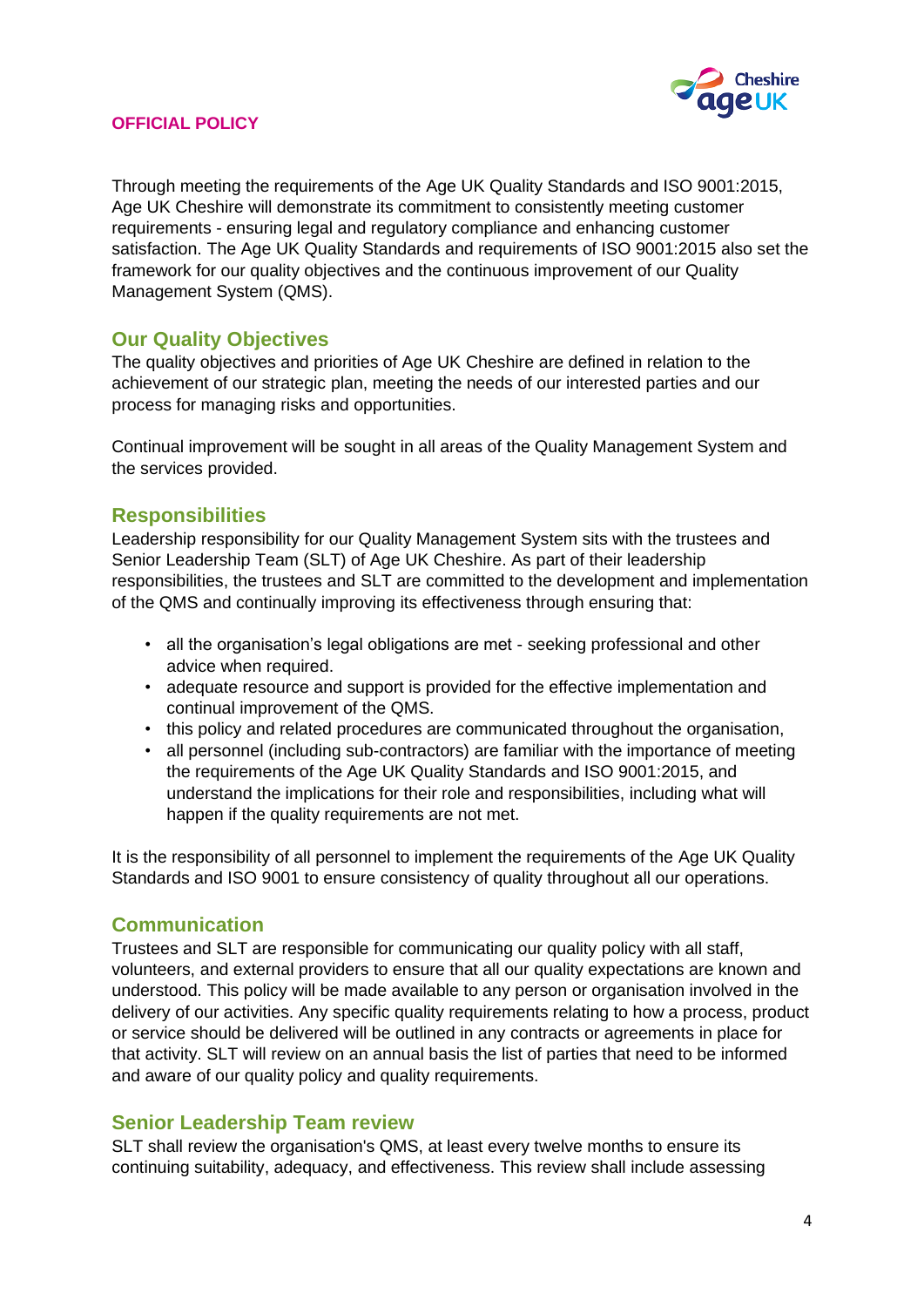

opportunities for improvement and the need for changes to the QMS, including the quality policy and quality objectives.

The remit of the SLT review is defined within the management review procedure document.

SLT, supported by the Office Manager, shall make any decisions and determine required actions relating to:

- a. improving the effectiveness of the QMS and its processes,
- b. improving of the organisation's activities to meet participant requirements, and
- c. resource needs.

#### <span id="page-4-0"></span>**Monitoring and measurement**

Age UK Cheshire is committed to continually improving the effectiveness of the QMS, and will do this through:

- seeking feedback from participants, staff, volunteer, partners and other stakeholders.
- monitoring customers' perceptions of the degree to which their needs and expectations have been fulfilled.
- outputs and outcomes data.
- analysing complaints data.
- undertaking regular internal audits of the effectiveness of the quality management system.
- maintaining a corrective action log.
- considering the analysis of any monitoring or evaluation activities that take place.

Progress in delivering the requirements of this policy and the Quality Management System will be measured through the organisation's SLT Review process, supported by the Office Manager.

The above data will be considered by the SLT Review meeting, and conclusions of this review will be presented to the Board of Trustees.

Where there is any concern regarding the quality of our services, whether from external comment or complaint or through internal monitoring, we are committed to investigating the issue and resolving it as positively and as quickly as possible in accordance with our procedures and will always seek to learn and improve from any issues that arise.

This policy has been developed by SLT, supported by the Office Manager, to ensure its continuing suitability and consistency with the organisation's strategy and policies.

# <span id="page-4-1"></span>**Section 3.0: Policy Scope**

The management and facilitation of a range of services and activities delivered by all of Age UK Cheshire – Operations, Social Enterprise, Marketing, HR & Volunteering, Finance and Leadership.

# <span id="page-4-2"></span>**Section 4.0: Definitions**

**Quality Management System:** A quality management system is a way of defining how an organization can meet the requirements of its customers and other stakeholders affected by its work.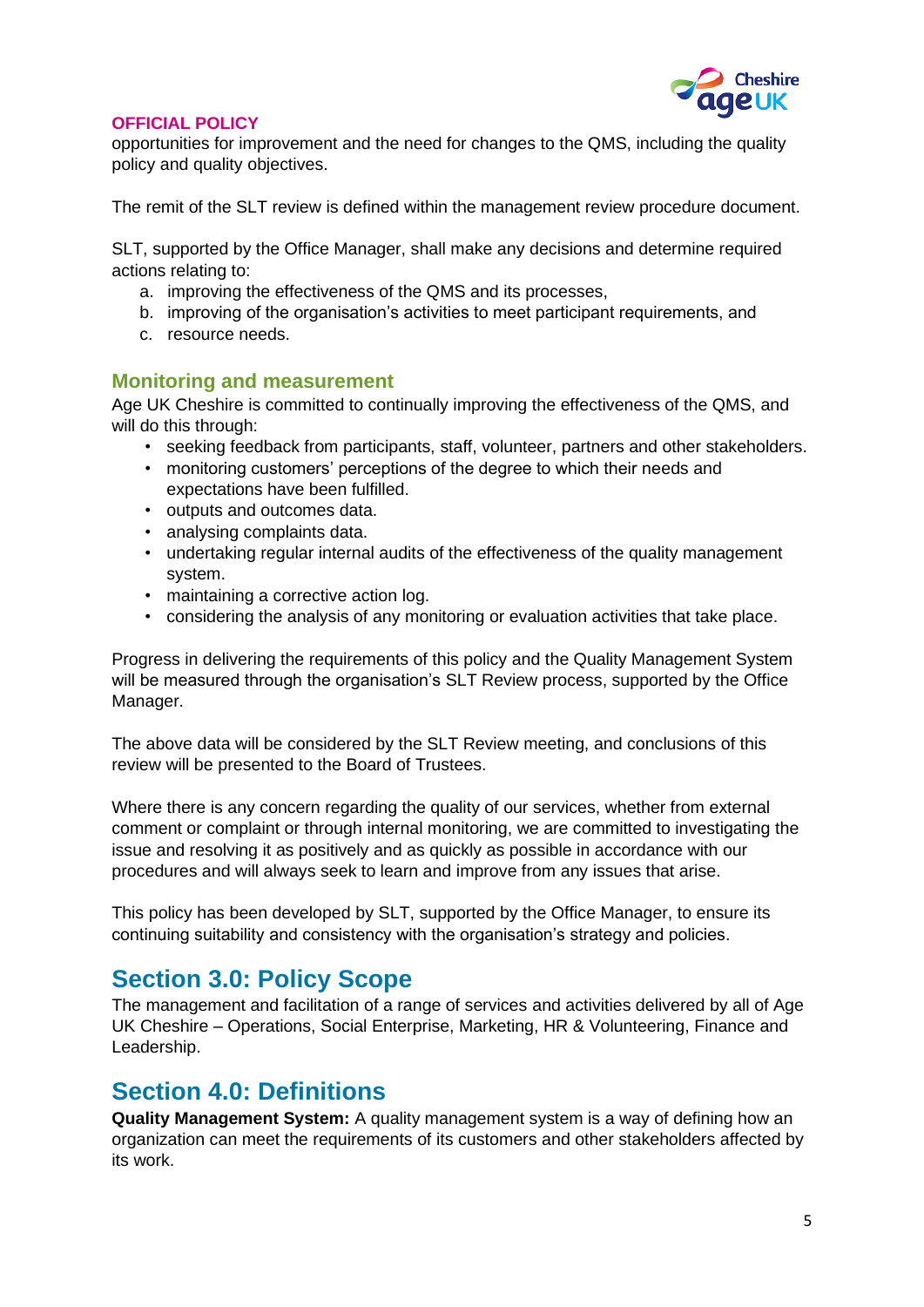

# <span id="page-5-0"></span>**OFFICIAL POLICY Section 5.0: Appendices/Forms**

## <span id="page-5-1"></span>**Appendix 1: QMS Process Flowchart**

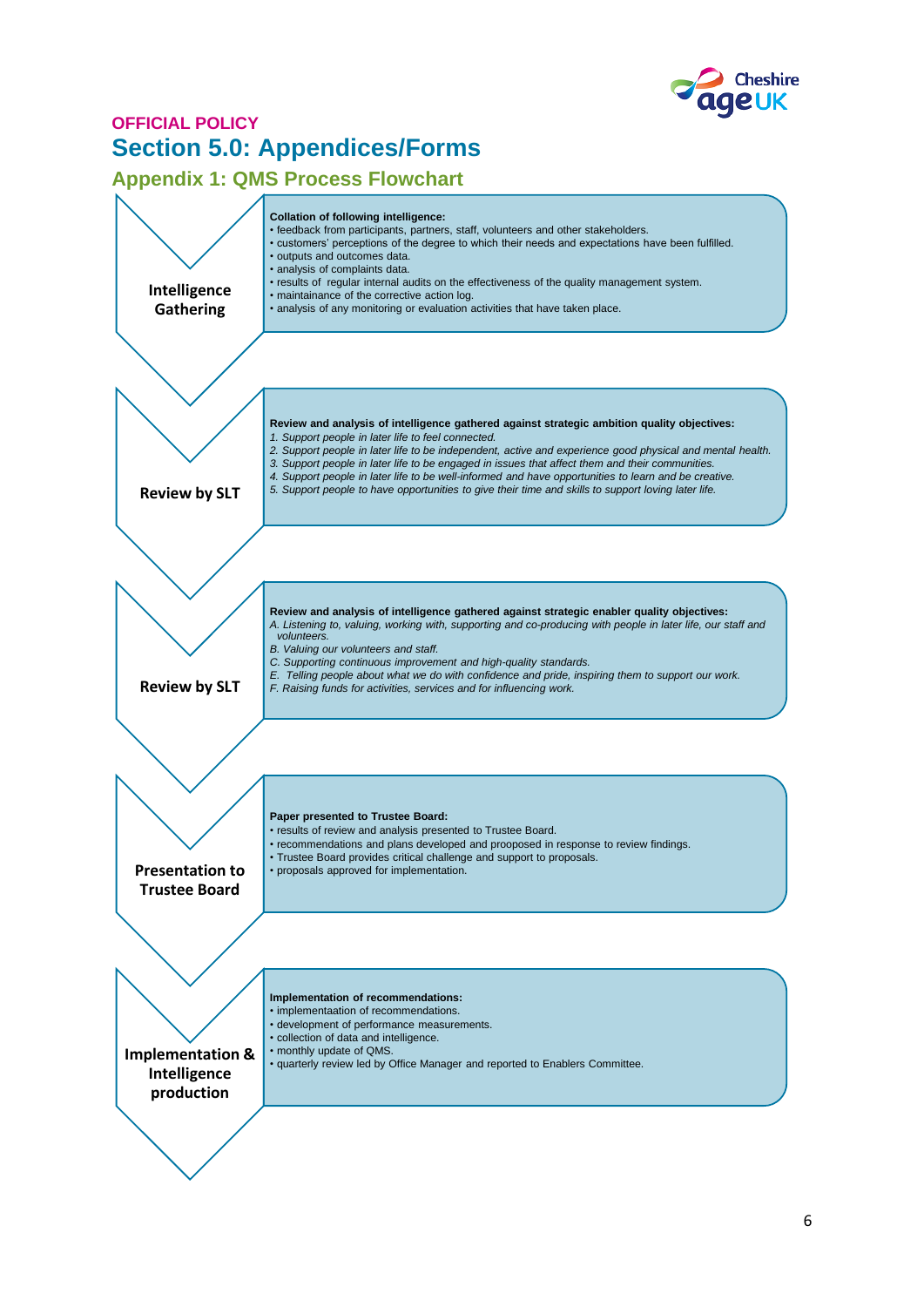

## **OFFICIAL POLICY Appendix 2: Process Overview**

<span id="page-6-0"></span>

| . .<br><b>Inputs</b>                                                                                                                         | <b>Resource</b><br>requirements                                                                                                                                                                                                                                                                                                                                                      | <b>Control methods &amp;</b><br><b>Performance</b><br>measurement                                                                                                                                                                                                                                       | <b>Outputs &amp;</b><br><b>Outcomes</b>                                                                                                                                                                                                                                                                                                                                                                             |
|----------------------------------------------------------------------------------------------------------------------------------------------|--------------------------------------------------------------------------------------------------------------------------------------------------------------------------------------------------------------------------------------------------------------------------------------------------------------------------------------------------------------------------------------|---------------------------------------------------------------------------------------------------------------------------------------------------------------------------------------------------------------------------------------------------------------------------------------------------------|---------------------------------------------------------------------------------------------------------------------------------------------------------------------------------------------------------------------------------------------------------------------------------------------------------------------------------------------------------------------------------------------------------------------|
| Feedback from<br>people in later life<br>accessing our<br>services.<br>Feedback from<br>partners.<br>Feedback from<br>wider<br>stakeholders. | - Feedback<br>mechanisms.<br>- Feedback<br>collection<br>processes.<br>- Feedback<br>recording<br>facilities.<br>- Staff time,<br>experience,<br>knowledge and<br>skills.                                                                                                                                                                                                            | - Monitoring at service<br>level meetings.<br>- Financial performance<br>monitoring.<br>- Monitoring by SLT.<br>- Contractual monitoring<br>and reporting.<br>- Monitoring by<br>funders/commissioners.<br>- Monitoring in QMS<br>meetings.<br>- Monitoring at Trustee<br>Board and sub-<br>committees. | - Co-produced<br>services and<br>activities.<br>- Continuous<br>improvement<br>and high-quality<br>standards.<br>- Support for our<br>work.<br>- Funds raised for<br>activities,<br>services and for<br>influencing<br>work.                                                                                                                                                                                        |
| Feedback from<br>staff                                                                                                                       |                                                                                                                                                                                                                                                                                                                                                                                      |                                                                                                                                                                                                                                                                                                         | - Valued staff.                                                                                                                                                                                                                                                                                                                                                                                                     |
| Feedback from<br>volunteers                                                                                                                  |                                                                                                                                                                                                                                                                                                                                                                                      |                                                                                                                                                                                                                                                                                                         | - Valued<br>volunteers.                                                                                                                                                                                                                                                                                                                                                                                             |
| Meeting needs of<br>people in later life<br>accessing our<br>services.                                                                       | - Financial<br>resource.<br>- HR resource.<br>- Service/activity<br>delivery<br>resources.<br>- Staff time,<br>experience,<br>knowledge and<br>skills.<br>- Feedback<br>mechanisms.<br>- Feedback<br>collection<br>processes.<br>- Feedback<br>recording<br>facilities.<br>- Output and<br>outcome<br>recording<br>processes.<br>- Output and<br>outcome<br>recording<br>facilities. |                                                                                                                                                                                                                                                                                                         | People in later<br>life:<br>- feel connected.<br>- are<br>independent,<br>active and<br>experience good<br>physical and<br>mental health.<br>- are engaged in<br>issues that<br>affect them and<br>their<br>communities.<br>- are well-<br>informed and<br>have<br>opportunities to<br>learn and be<br>creative.<br>- have<br>opportunities to<br>give their time<br>and skills to<br>support loving<br>later life. |
| Outputs &<br>outcomes data                                                                                                                   | - Output and<br>outcome<br>recording<br>processes.                                                                                                                                                                                                                                                                                                                                   |                                                                                                                                                                                                                                                                                                         | People in later<br>life:<br>- feel connected.                                                                                                                                                                                                                                                                                                                                                                       |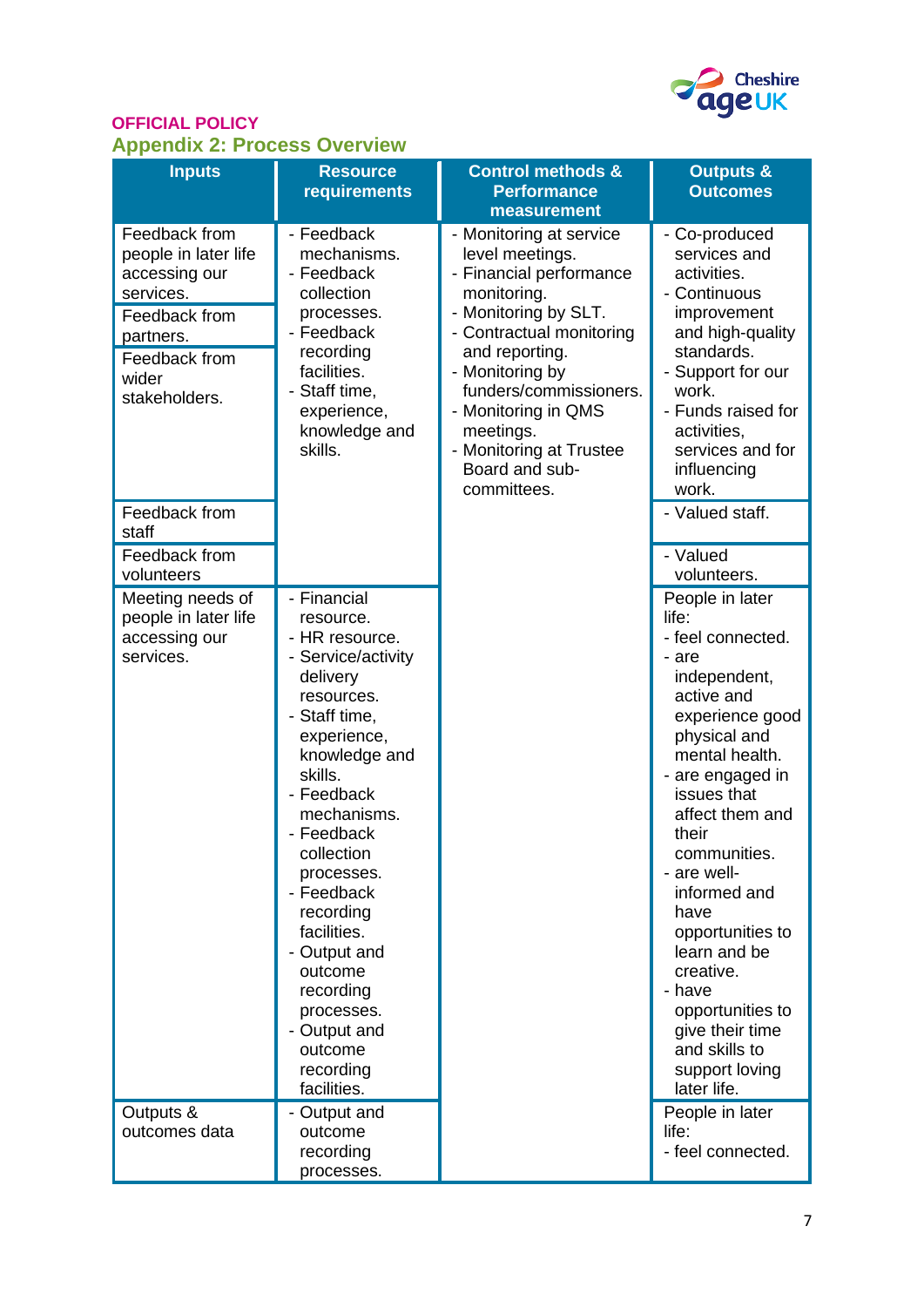

|  |  | <b>OFFICIAL POLICY</b> |  |  |
|--|--|------------------------|--|--|
|  |  |                        |  |  |

|                                     | - Output and<br>outcome<br>recording<br>facilities.<br>- Staff time,<br>experience,<br>knowledge and<br>skills.                                 | - are<br>independent,<br>active and<br>experience good<br>physical and<br>mental health.<br>- are engaged in<br>issues that<br>affect them and<br>their<br>communities.<br>- are well-<br>informed and<br>have<br>opportunities to<br>learn and be<br>creative.<br>- have<br>opportunities to<br>give their time<br>and skills to<br>support loving<br>later life. |
|-------------------------------------|-------------------------------------------------------------------------------------------------------------------------------------------------|--------------------------------------------------------------------------------------------------------------------------------------------------------------------------------------------------------------------------------------------------------------------------------------------------------------------------------------------------------------------|
| Complaints                          | - Complaints<br>recording<br>processes.<br>- Complaints<br>recording<br>facilities.<br>- Staff time,<br>experience,<br>knowledge and<br>skills. | - Co-produced<br>services and<br>activities.<br>- Continuous<br>improvement<br>and high-quality<br>standards.<br>- Support for our<br>work.                                                                                                                                                                                                                        |
| QMS monthly<br>update               | - Staff time,<br>experience<br>knowledge and<br>skills.                                                                                         | - Continuous<br>improvement<br>and high-quality<br>standards.                                                                                                                                                                                                                                                                                                      |
| QMS quarterly<br>review             | Staff time,<br>experience,<br>knowledge and<br>skills.                                                                                          | - Continuous<br>improvement<br>and high-quality<br>standards.                                                                                                                                                                                                                                                                                                      |
| Corrective action<br>log            | - Staff time,<br>experience,<br>knowledge and<br>skills.                                                                                        |                                                                                                                                                                                                                                                                                                                                                                    |
| Monitoring &<br>evaluation activity | - Financial<br>resource.<br>- Staff time,<br>experience,<br>knowledge and<br>skills.                                                            |                                                                                                                                                                                                                                                                                                                                                                    |